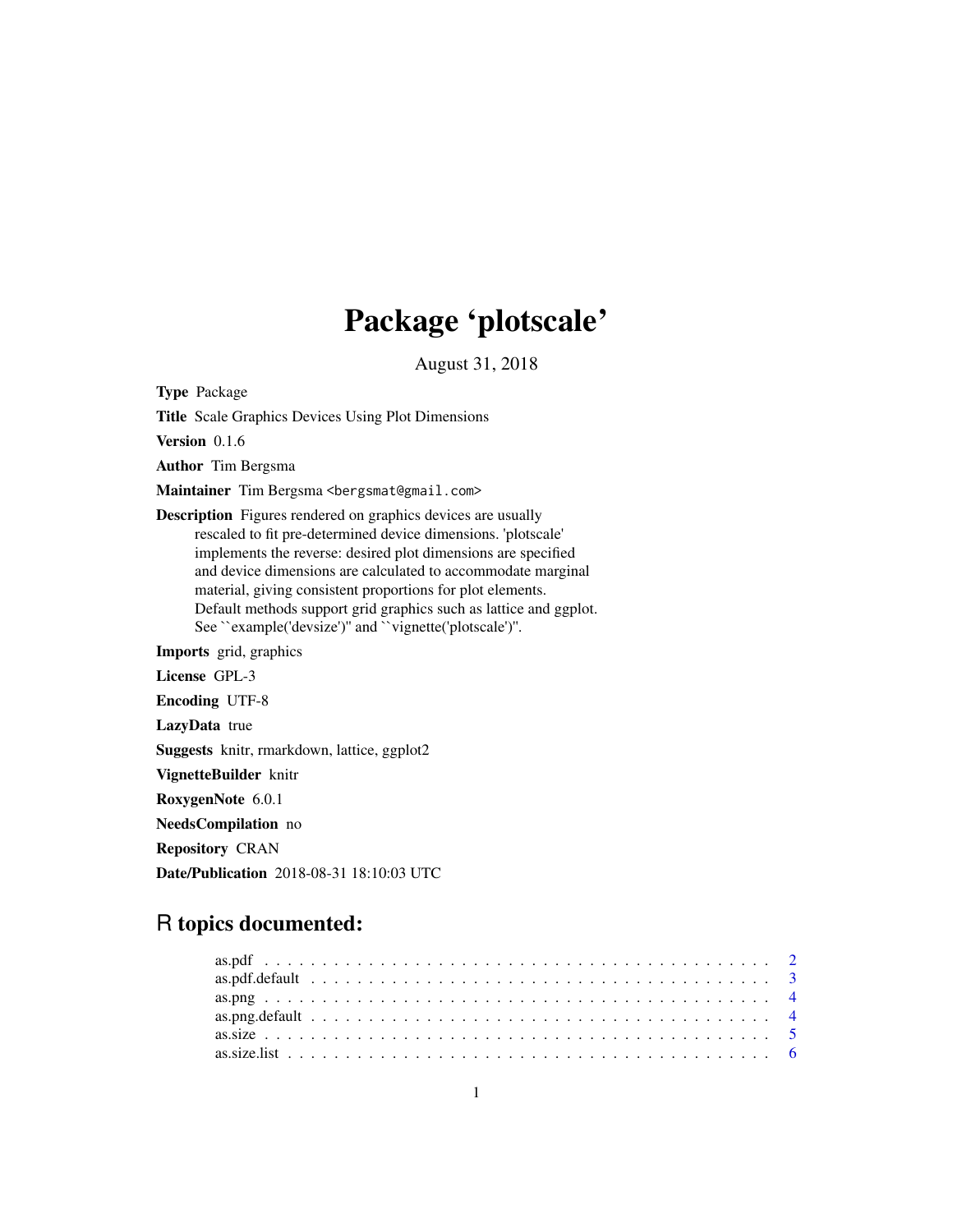#### <span id="page-1-0"></span>2 as.pdf

| devsize.default $\ldots \ldots \ldots \ldots \ldots \ldots \ldots \ldots \ldots \ldots \ldots \ldots \ldots$ |  |
|--------------------------------------------------------------------------------------------------------------|--|
|                                                                                                              |  |
|                                                                                                              |  |
|                                                                                                              |  |
|                                                                                                              |  |
|                                                                                                              |  |
|                                                                                                              |  |

#### **Index** [12](#page-11-0)

<span id="page-1-1"></span>as.pdf *Coerce to PDF*

# Description

Coerces to PDF. Generic, with default method.

# Usage

as.pdf $(x, \ldots)$ 

# Arguments

| X        | object           |
|----------|------------------|
| $\cdots$ | passed arguments |

# See Also

Other as.pdf: [as.pdf.default](#page-2-1)

Other devices: [as.pdf.default](#page-2-1), [as.png.default](#page-3-1), [as.png](#page-3-2)

# Examples

example(as.pdf.default)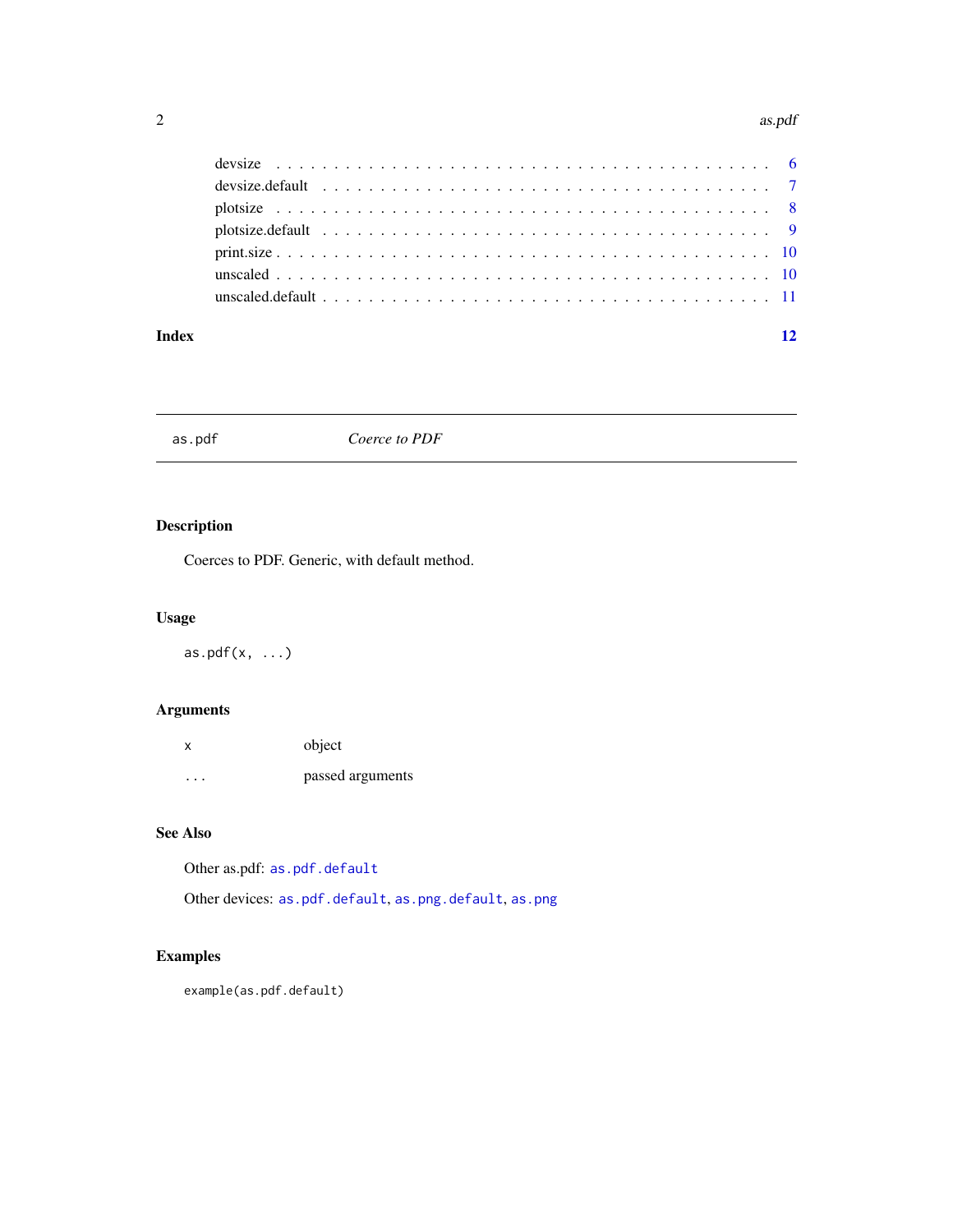# <span id="page-2-1"></span><span id="page-2-0"></span>Description

Converts object to PDF. By default, device is scaled by plot size. Device is automatically closed and file argument is returned.

#### Usage

```
## Default S3 method:
as.pdf(x, width = getOption("plotscale.pdf_width", 3),
  height = getOption("plotscale_pdf_height", 3), devsize = if (scaled)
  "devsize" else "unscaled", scaled = getOption("plotscale_scaled", TRUE),
 onefile = TRUE, file = if (onefile) "Rplots.pdf" else "Rplot%03d.pdf",
  ...)
```
#### Arguments

| object                                                                                                                                                                                                                        |
|-------------------------------------------------------------------------------------------------------------------------------------------------------------------------------------------------------------------------------|
| desired plot width                                                                                                                                                                                                            |
| desired plot height                                                                                                                                                                                                           |
| a function of x, width, height, and  that calculates device size                                                                                                                                                              |
| whether to rescale width and height by plot size                                                                                                                                                                              |
| logical: passed to pdf. If true (the default) allow multiple figures in one file.<br>If false, generate a file with name containing the page number for each page.<br>Defaults to TRUE, and forced to true if file is a pipe. |
| file name passed to pdf                                                                                                                                                                                                       |
| other arguments to pdf and fun                                                                                                                                                                                                |
|                                                                                                                                                                                                                               |

#### Value

(invisible) the file argument

## See Also

Other as.pdf: [as.pdf](#page-1-1) Other devices: [as.pdf](#page-1-1), [as.png.default](#page-3-1), [as.png](#page-3-2)

### Examples

```
options(example.ask = FALSE)
options(device.ask.default = FALSE)
library(lattice)
as.pdf(xyplot(2~3),file = tempfile())
```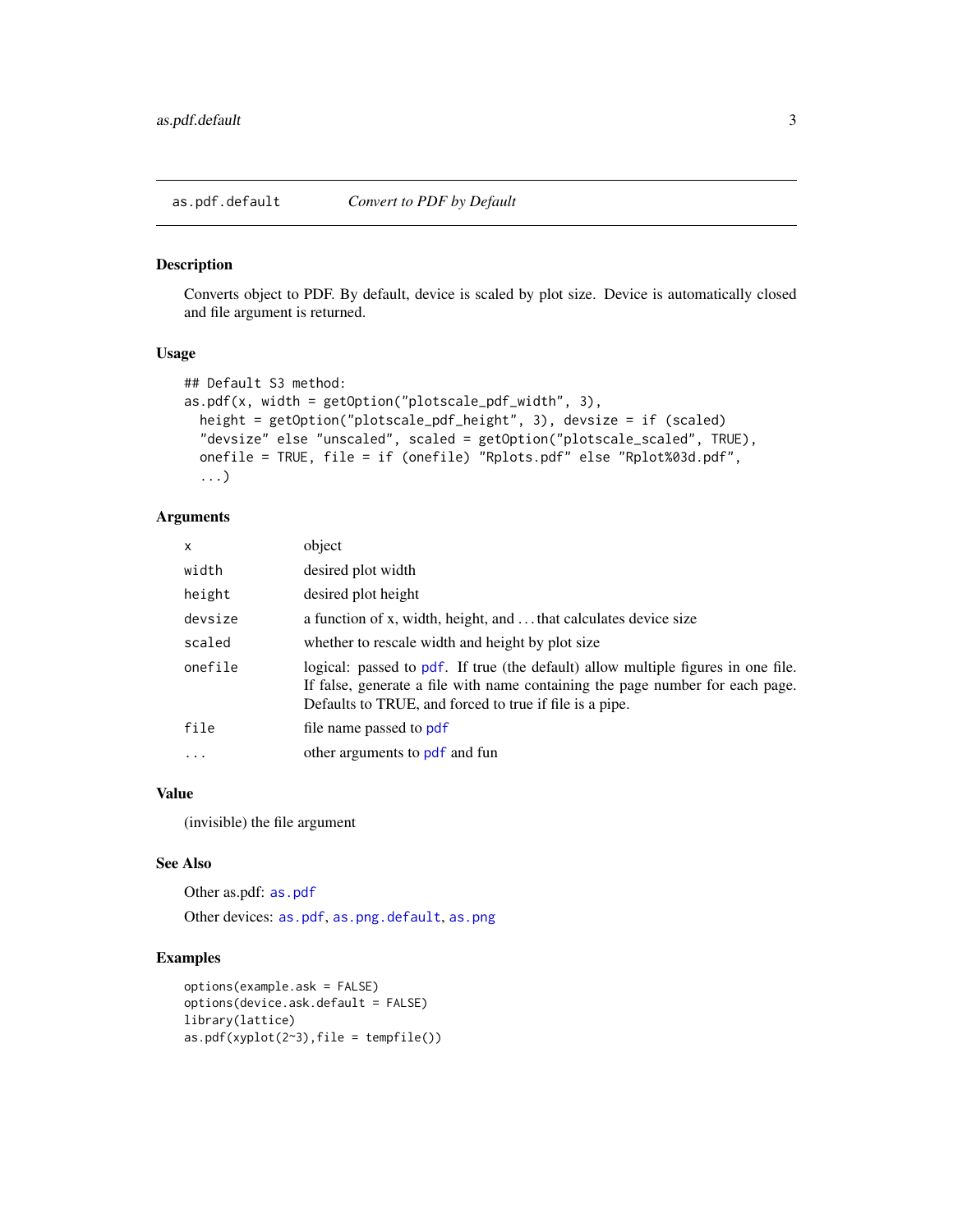<span id="page-3-2"></span><span id="page-3-0"></span>

#### Description

Coerces to PNG. Generic, with default method.

#### Usage

 $as.png(x, \ldots)$ 

# Arguments

| $\boldsymbol{\mathsf{x}}$ | object           |
|---------------------------|------------------|
| $\cdots$                  | passed arguments |

# See Also

Other as.png: [as.png.default](#page-3-1)

Other devices: [as.pdf.default](#page-2-1), [as.pdf](#page-1-1), [as.png.default](#page-3-1)

# Examples

example(as.png.default)

<span id="page-3-1"></span>as.png.default *Convert to PNG by Default*

# Description

Converts object to PNG. By default, device is scaled by plot size. Device is automatically closed and filename argument is returned.

#### Usage

```
## Default S3 method:
as.png(x, width = getOption("plotscale_png_width", 3),
  height = getOption("plotscale_png_height", 3), devsize = if (scaled)
  "devsize" else "unscaled", res = getOption("plotscale_res", 300),
  units = "in", scaled = getOption("plotscale_scaled", TRUE),
  filename = "Rplot%03d.png", ...)
```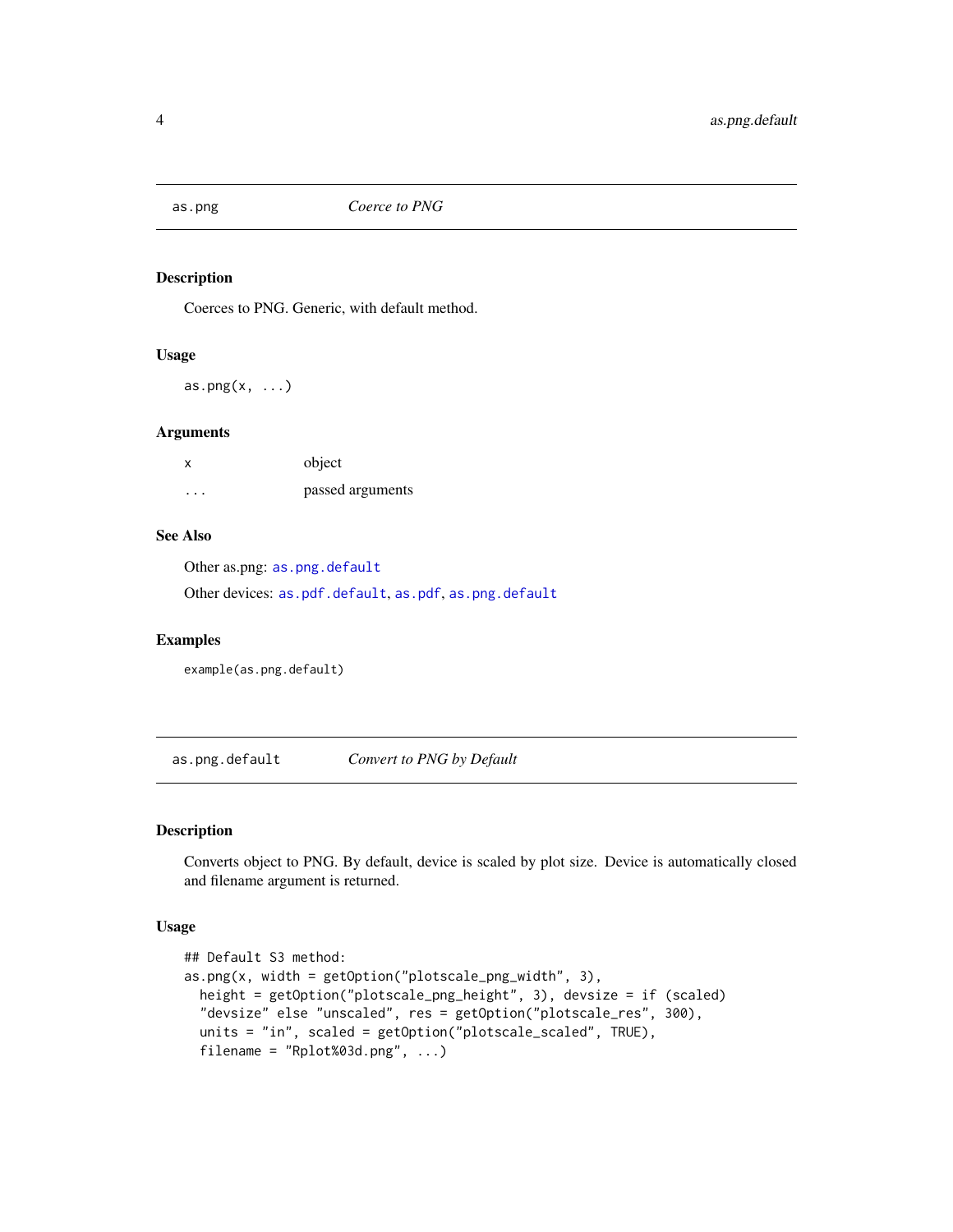#### <span id="page-4-0"></span>as.size 5

# Arguments

| x         | object                                                                  |
|-----------|-------------------------------------------------------------------------|
| width     | desired plot width                                                      |
| height    | desired plot height                                                     |
| devsize   | a function of x, width, height, and  that calculates device size        |
| res       | passed to png                                                           |
| units     | NOT passed to png; width and height always treated as inches regardless |
| scaled    | whether to rescale width and height by plot size                        |
| filename  | file name passed to png                                                 |
| $\ddotsc$ | other arguments to png and devsize                                      |

#### Value

(invisible) the filename argument

#### See Also

Other as.png: [as.png](#page-3-2)

Other devices: [as.pdf.default](#page-2-1), [as.pdf](#page-1-1), [as.png](#page-3-2)

# Examples

options(example.ask = FALSE) options(device.ask.default = FALSE) library(lattice) as.png(xyplot(2~3), filename = tempfile())

<span id="page-4-1"></span>as.size *Coerce to Size*

# Description

Coerce to class 'size'. Generic, with method for list.

# Usage

 $as.size(x, ...)$ 

| х | object  |
|---|---------|
| . | ignored |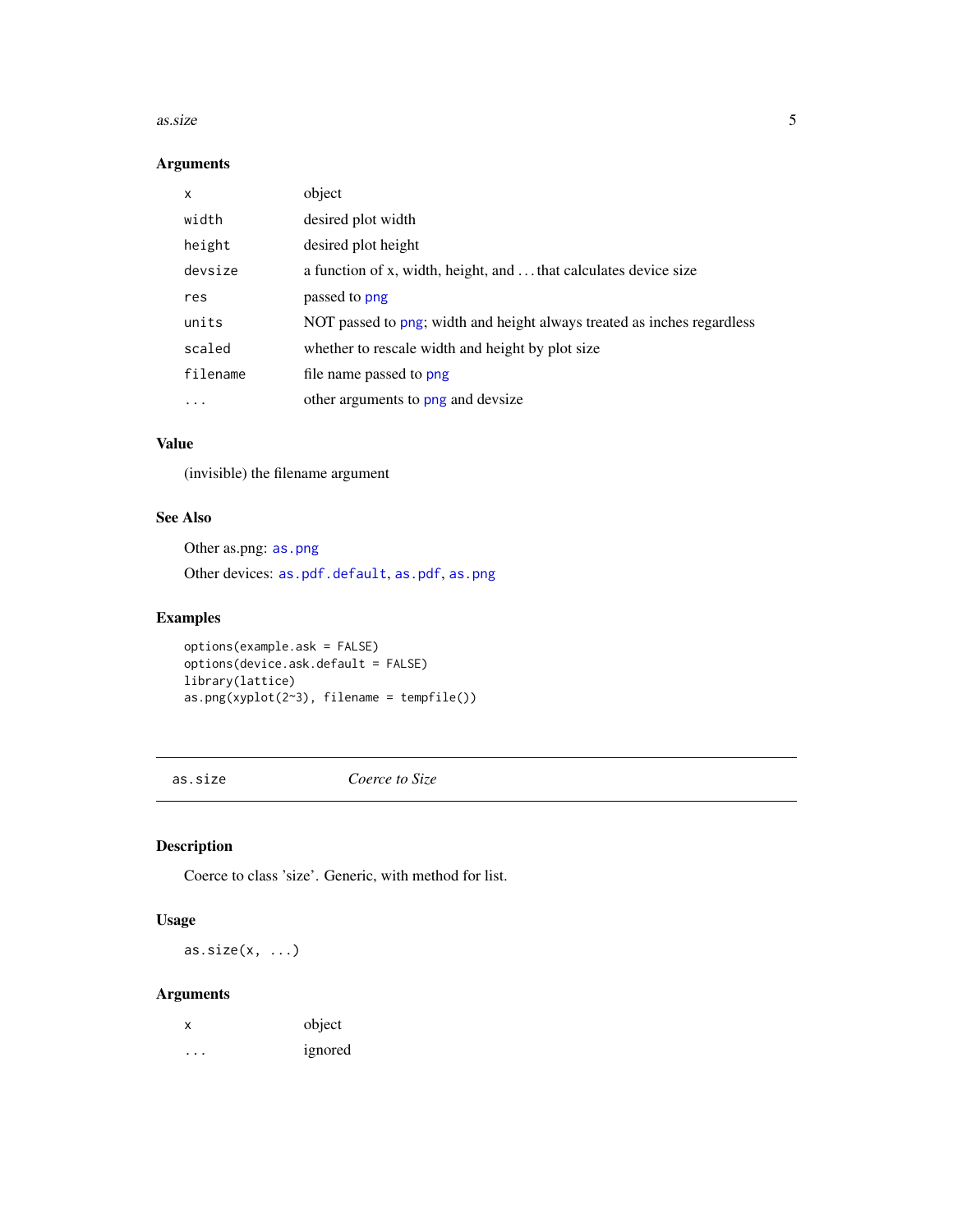# <span id="page-5-0"></span>See Also

Other generic functions: [devsize](#page-5-1), [plotsize](#page-7-1), [unscaled](#page-9-1) Other devsize: [devsize.default](#page-6-1), [devsize](#page-5-1), [print.size](#page-9-2), [unscaled.default](#page-10-1), [unscaled](#page-9-1) Other plotsize: [plotsize.default](#page-8-1), [plotsize](#page-7-1), [print.size](#page-9-2) Other size: [as.size.list](#page-5-2)

<span id="page-5-2"></span>as.size.list *Coerce List to Size*

# Description

Coerce list to class 'size'.

### Usage

## S3 method for class 'list'  $as.size(x, ...)$ 

#### Arguments

| $\mathsf{x}$ | object  |
|--------------|---------|
| $\cdots$     | ignored |

# See Also

Other size: [as.size](#page-4-1)

<span id="page-5-1"></span>devsize *Determine Device Size*

# Description

Determines the size of a device. Generic, with default method.

## Usage

devsize(x, ...)

| X       | object          |
|---------|-----------------|
| $\cdot$ | other arguments |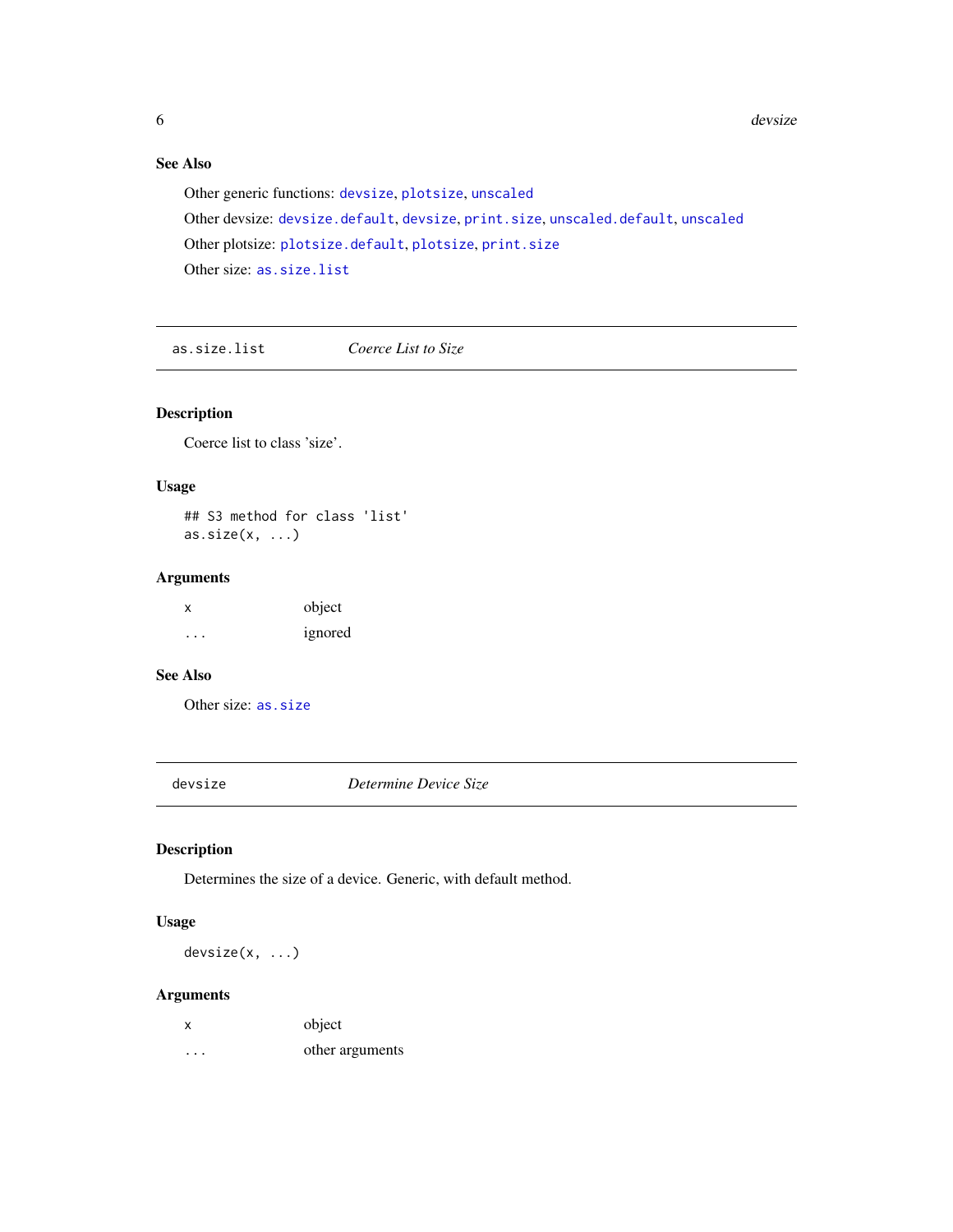### <span id="page-6-0"></span>devsize.default 7 7

# See Also

Other generic functions: [as.size](#page-4-1), [plotsize](#page-7-1), [unscaled](#page-9-1)

Other devsize: [as.size](#page-4-1), [devsize.default](#page-6-1), [print.size](#page-9-2), [unscaled.default](#page-10-1), [unscaled](#page-9-1)

#### Examples

example(devsize.default)

<span id="page-6-1"></span>devsize.default *Determine Device Size by Default*

# Description

Determines smallest device width and height that give a plot width and height at least as large as the supplied width and height. Plot width and height are determined by plotsize (e.g., by the dimensions of the first panel as for [plotsize.default](#page-8-1)).

#### Usage

```
## Default S3 method:
devsize(x, width, height, device = list(width = width * 1.1,
 height = height * 1.1), digits = getOption("plotscale_devsize_digits", 2),
 plotsize = getOption("plotscale_plotsize", "plotsize"),
 width.major = TRUE, optimize.minor = TRUE, check.aspect = TRUE,
 verbose = getOption("plotsize_verbose", FALSE), ...)
```

| $\times$       | object                                                                                                                              |
|----------------|-------------------------------------------------------------------------------------------------------------------------------------|
| width          | desired plot width in inches                                                                                                        |
| height         | desired plot height in inches                                                                                                       |
| device         | length 2 named list suggesting initial width and height for device                                                                  |
| digits         | round width, height, device, and result to this many decimal places; passed to<br>plotsize                                          |
| plotsize       | a function of x, width, height, digits and that returns a named list with ele-<br>ments 'width' and 'height' giving dimensions of x |
| width.major    | whether to optimize width first for fixed aspect plots (used internally)                                                            |
| optimize.minor | whether to minor dimension for fixed aspect plots (used internally)                                                                 |
| check.aspect   | whether to adjust width and height to conform to fixed aspect (used internally)                                                     |
| verbose        | whether to explain the process                                                                                                      |
| .              | other arguments passed to fun                                                                                                       |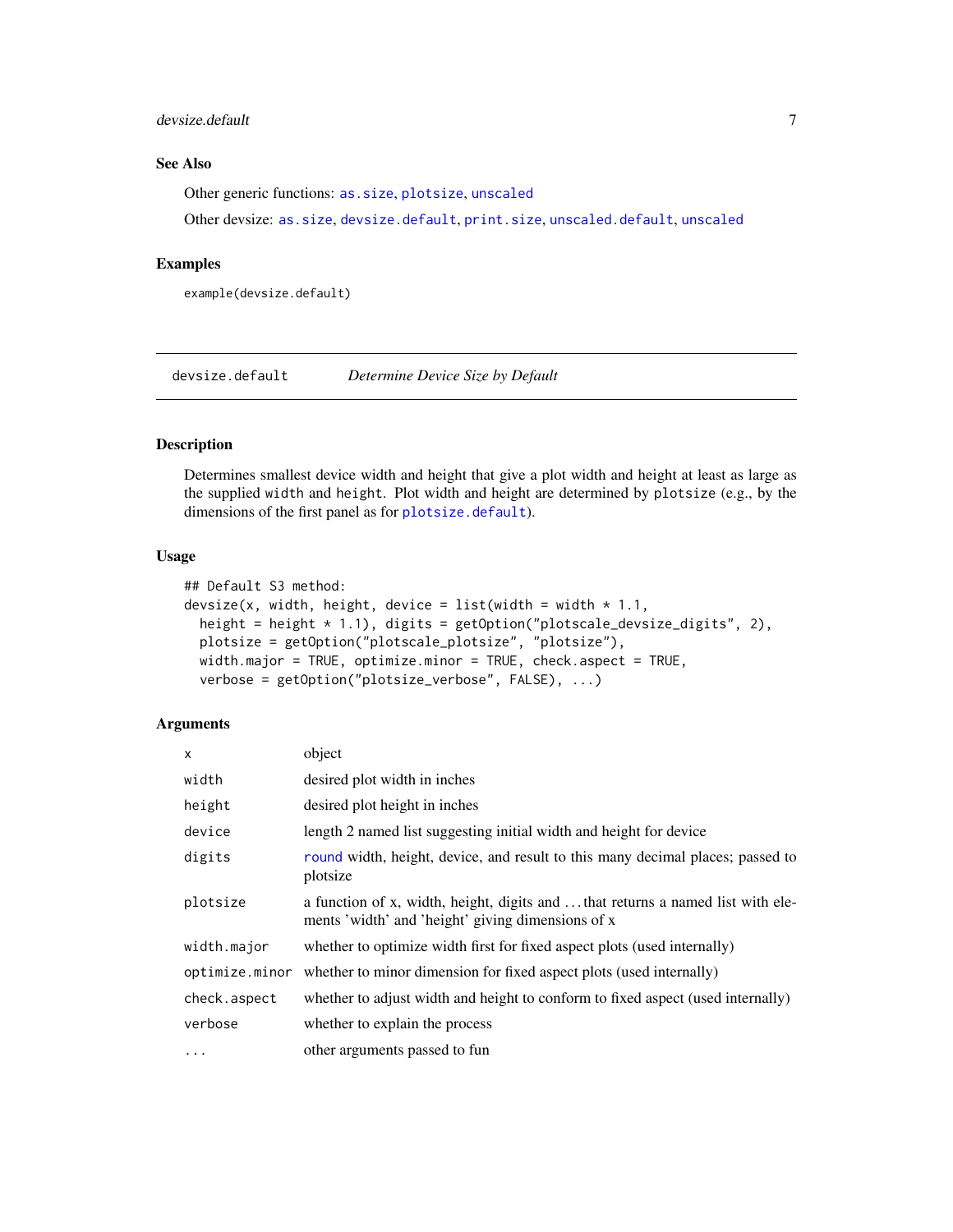<span id="page-7-0"></span>length 2 named list giving device width and height in inches (class 'size')

#### See Also

Other devsize: [as.size](#page-4-1), [devsize](#page-5-1), [print.size](#page-9-2), [unscaled.default](#page-10-1), [unscaled](#page-9-1)

# Examples

```
options(example.ask = FALSE)
options(device.ask.default = FALSE)
library(lattice)
data(iris)
x <- xyplot(Petal.Width~Petal.Length, groups = Species, data = iris)
devsize(x, width = 4, height = 4, digits = 1, verbose = TRUE)
devsize(x, width = 4, height = 5, digits = 1, verbose = TRUE)
x \le - update(x, aspect = 1)
devsize(x, width = 4, height = 4, digits = 1, verbose = TRUE)
devsize(x, width = 4, height = 5, digits = 1, verbose = TRUE)
devsize(splom(iris[,1:4]), width = 4, height = 4)
devsize(xyplot(Sepal.Length ~ Sepal.Width | Species, data = iris), width = 4, height = 4)
library(ggplot2)
p <- ggplot(data = iris, mapping = aes(y = Sepal.Length, x = Sepal.Width)) +
 geom_point() + facet_wrap(~Species)
devsize(p, width = 4, height = 4)
devsize(p + theme(aspect.ratio = 1), width = 4, height = 4)
```
<span id="page-7-1"></span>plotsize *Determine Plot Size*

#### Description

Determines the size of a plot. Generic, with default method.

#### Usage

plotsize(x, ...)

| x | object          |
|---|-----------------|
| . | other arguments |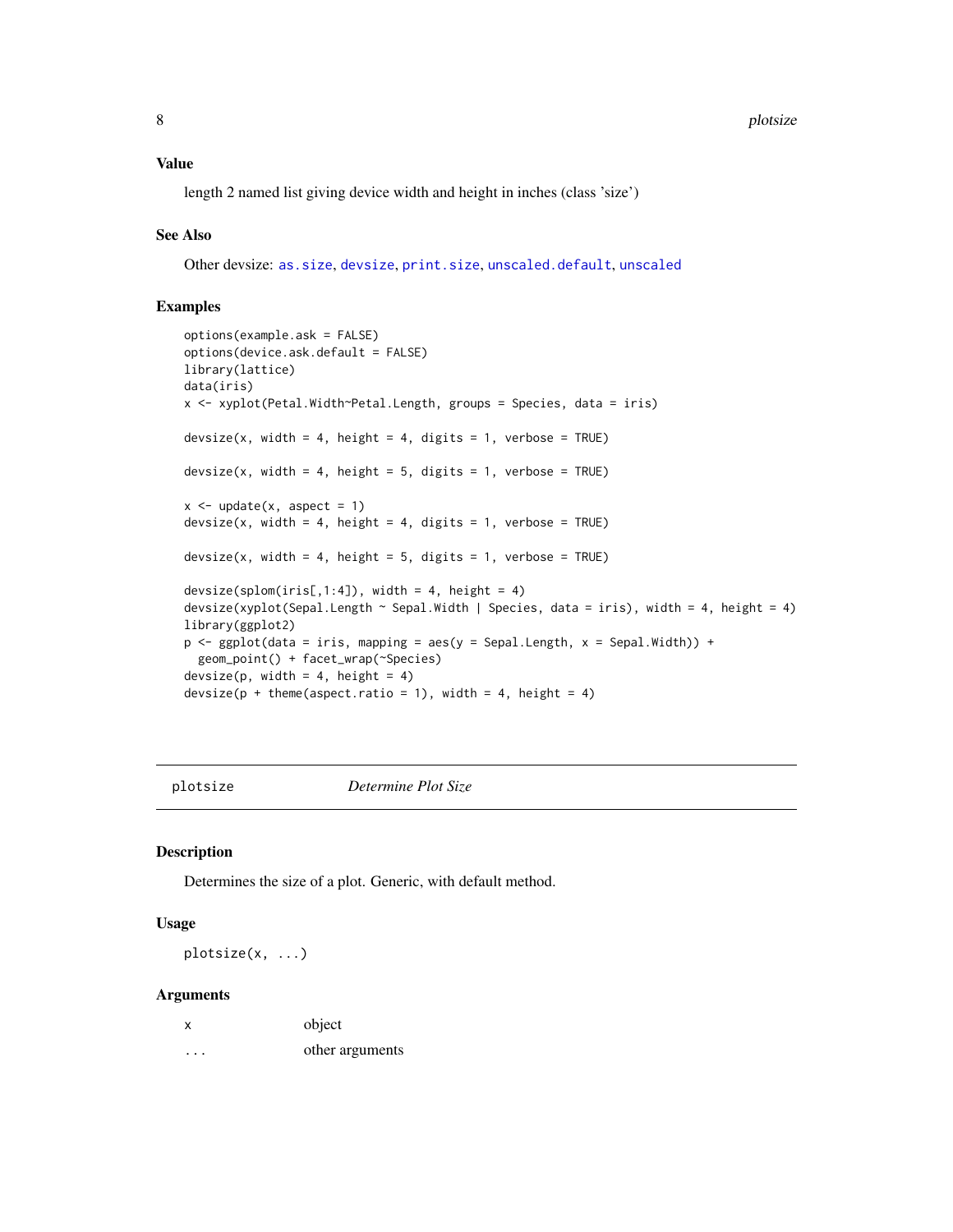#### <span id="page-8-0"></span>plotsize.default 9

#### See Also

Other generic functions: [as.size](#page-4-1), [devsize](#page-5-1), [unscaled](#page-9-1) Other plotsize: [as.size](#page-4-1), [plotsize.default](#page-8-1), [print.size](#page-9-2)

#### Examples

example(plotsize.default)

<span id="page-8-1"></span>plotsize.default *Determine Plot Size by Default*

# Description

Determines the size of a grid graphics plot conditional on device dimensions. Size is defined as physical width and height in inches of the first encountered panel as rendered on a device with the specified width and height. pdf() is used as the evaluation device. 'First encountered panel' is resolved by evaluating the output of a call to current. vpTree for the first viewport name containing 'panel' or 'subpanel'. The latter takes precedence if available, for intuitive handling of output from [splom](#page-0-0).

#### Usage

```
## Default S3 method:
plotsize(x, width, height,
  digits = getOption("plotscale_plotsize_digits", 3),
 pattern = c("subpanel\\b", "panel\\b"), index = 1, ...)
```
#### Arguments

| $\mathsf{x}$ | object                                                                                                      |
|--------------|-------------------------------------------------------------------------------------------------------------|
| width        | device width in inches                                                                                      |
| height       | device height in inches                                                                                     |
| digits       | round result to this many decimal places                                                                    |
| pattern      | character: vector of search patterns to identify critical viewport set; first non-<br>empty set is retained |
| index        | integer: select this element of the critical viewport set                                                   |
| $\ddots$ .   | other arguments passed to pdf                                                                               |

#### Value

length 2 named list giving width and height in inches (class 'size') for the first panel

# See Also

Other plotsize: [as.size](#page-4-1), [plotsize](#page-7-1), [print.size](#page-9-2)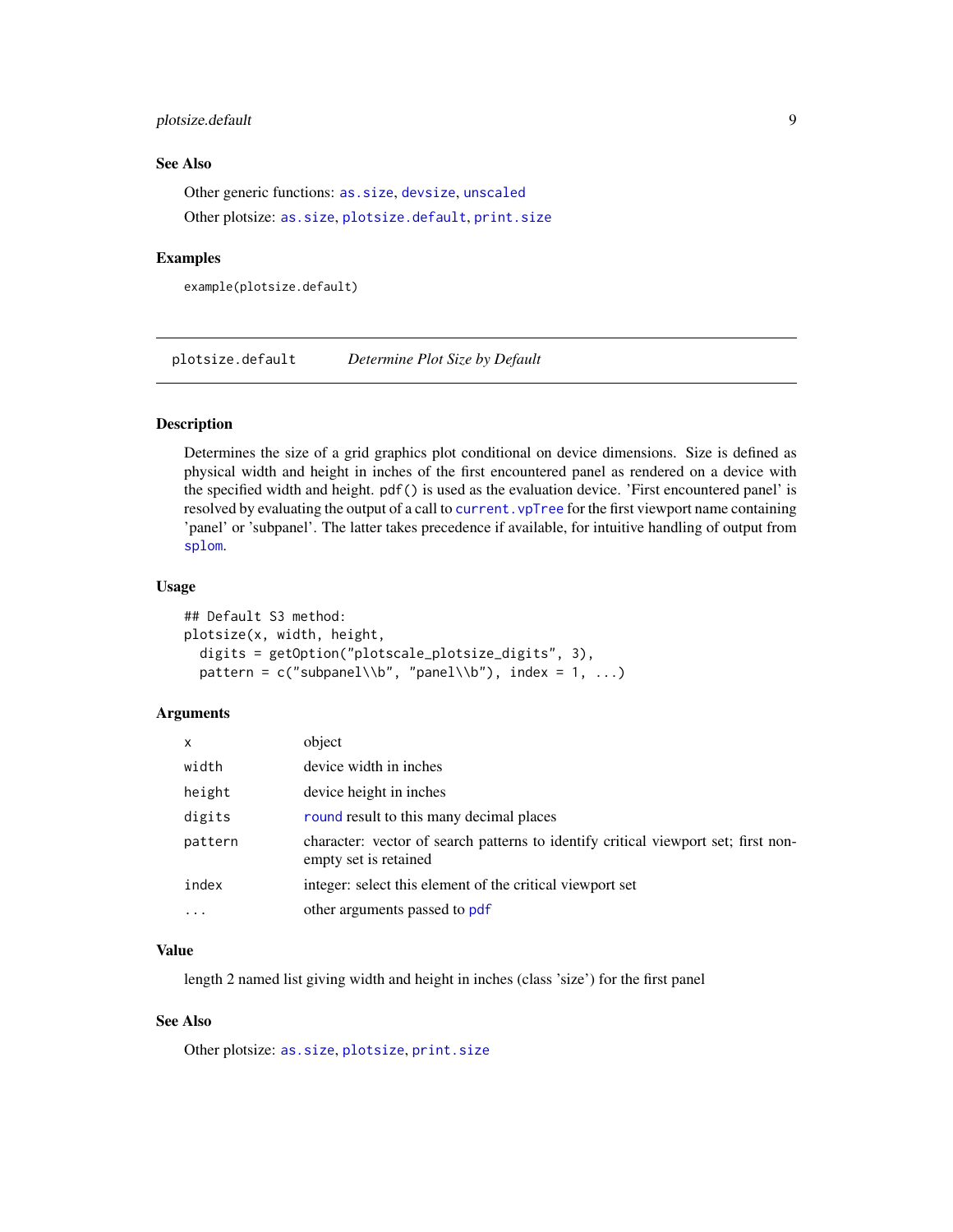#### <span id="page-9-0"></span>10 unscaled the contract of the contract of the contract of the contract of the contract of the contract of the contract of the contract of the contract of the contract of the contract of the contract of the contract of th

# Examples

```
options(ask.default = FALSE)
options(device.ask.default = FALSE)
library(lattice)
p \leftarrow xyplot(2^3)plotsize(p, width = 7, height = 7)
```
<span id="page-9-2"></span>print.size *Print Size*

# Description

Print object of class 'size', as returned by [devsize](#page-5-1) and [plotsize](#page-7-1).

#### Usage

## S3 method for class 'size'  $print(x, \ldots)$ 

#### Arguments

x object ... ignored

# See Also

Other plotsize: [as.size](#page-4-1), [plotsize.default](#page-8-1), [plotsize](#page-7-1) Other devsize: [as.size](#page-4-1), [devsize.default](#page-6-1), [devsize](#page-5-1), [unscaled.default](#page-10-1), [unscaled](#page-9-1)

<span id="page-9-1"></span>unscaled *Determine Unscaled Device Size*

# Description

Determines the size of an unscaled device. Generic, with default method.

# Usage

unscaled(x, ...)

| X | object          |
|---|-----------------|
| . | other arguments |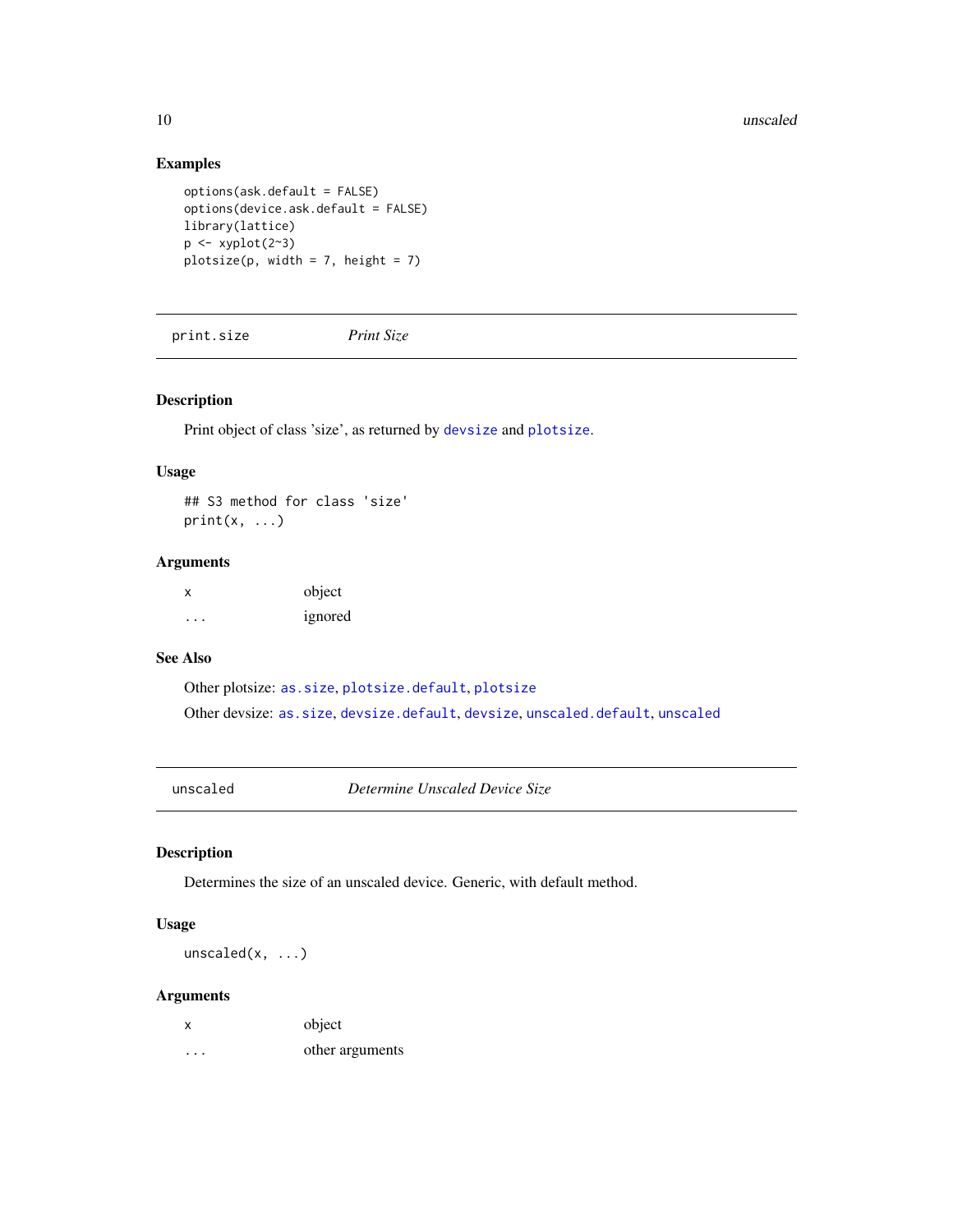#### <span id="page-10-0"></span>unscaled.default 11

# See Also

Other generic functions: [as.size](#page-4-1), [devsize](#page-5-1), [plotsize](#page-7-1)

Other devsize: [as.size](#page-4-1), [devsize.default](#page-6-1), [devsize](#page-5-1), [print.size](#page-9-2), [unscaled.default](#page-10-1)

### Examples

example(plotsize.default)

<span id="page-10-1"></span>unscaled.default *Determine Unscaled Device Size by Default*

# Description

Determines the size of an unscaled device. Width and height are interpreted directly as device dimensions rather than plot dimensions.

# Usage

## Default S3 method: unscaled(x, width, height, ...)

# Arguments

| x      | object                   |
|--------|--------------------------|
| width  | desired width in inches  |
| height | desired height in inches |
|        | other arguments          |

#### See Also

Other devsize: [as.size](#page-4-1), [devsize.default](#page-6-1), [devsize](#page-5-1), [print.size](#page-9-2), [unscaled](#page-9-1)